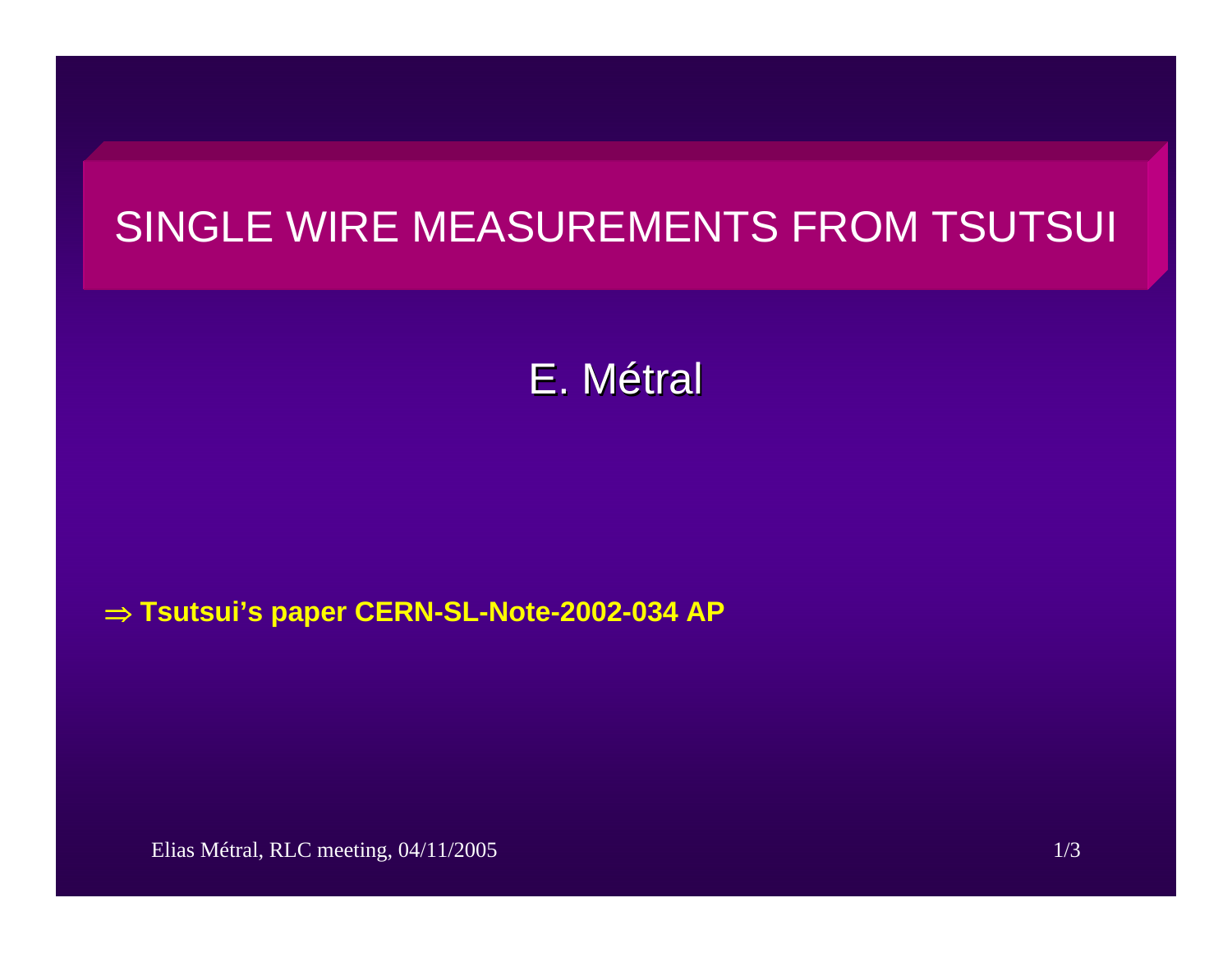## **Longitudinal impedance for a 2D rectangular metallic pipe of height 2b and width 2a (1/2) of height 2b and width 2a (1/2)**



- ⇒ **The sum of the dipolar and quadrupolar impedances is measured with a single displaced wire**
- **This explains why very different results are measured with the 2-wire method (which measures only the dipolar impedance) and the single-wire method**